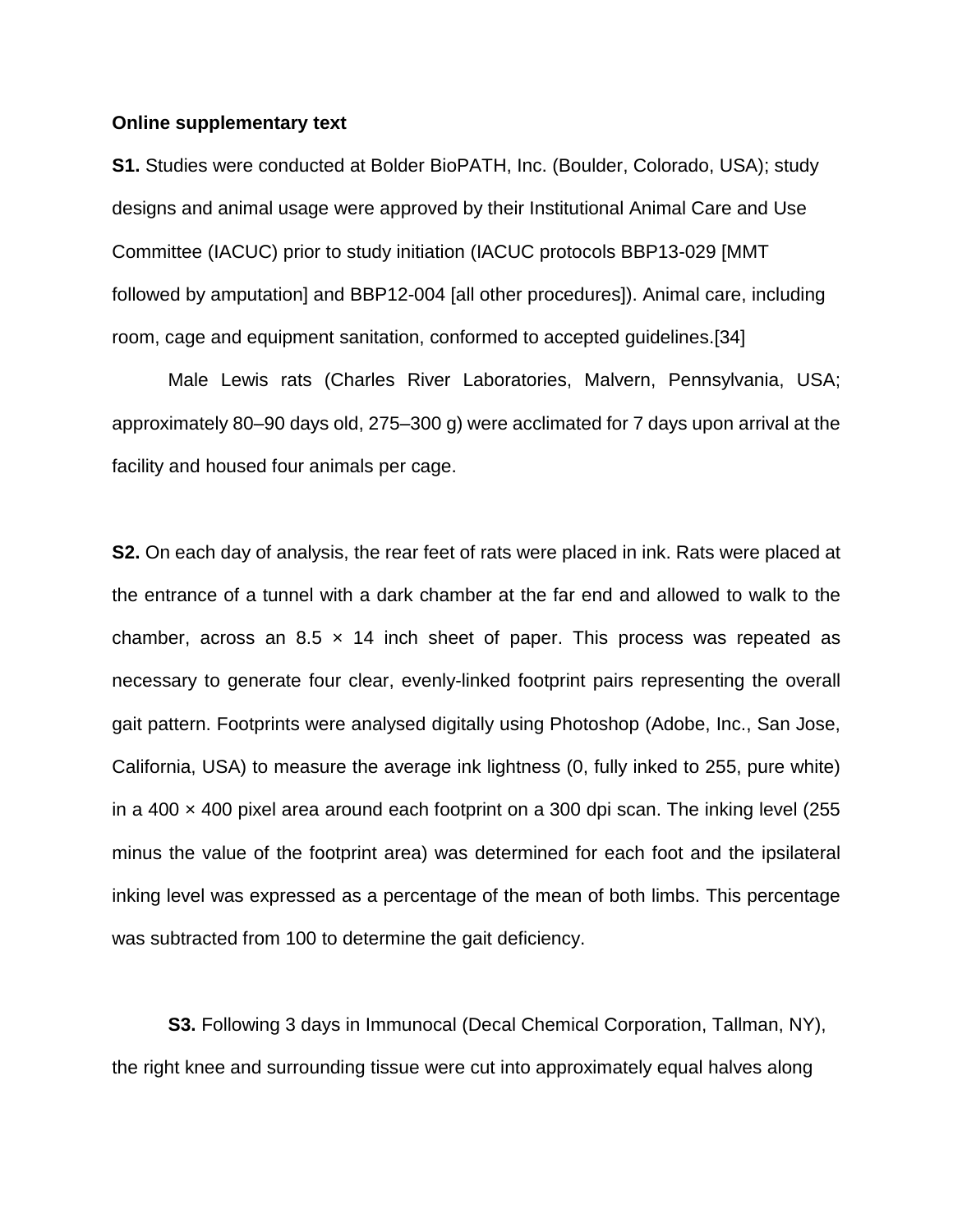the frontal plane, and were embedded in paraffin. Three sections were cut from each right knee at ~200-µm intervals, stained with toluidine blue, and analysed microscopically. Additionally, a single toluidine blue-stained section from each of the 5 left knees from isotype control animals was collected and analysed. The worst-case scenario for the 2 halves on each slide was determined for general cartilage degeneration, proteoglycan loss, collagen damage, and osteophyte formation and the values for each parameter averaged across the 3 sections to determine overall subjective scores.

General cartilage degeneration includes decreased proteoglycan, chondrocyte death/loss, and/or cartilage matrix fibrillation/loss. Cartilage degeneration in the tibia was scored on a 6-point numeric scale  $(0 = no$  degeneration to  $5 =$  severe degeneration). Each zone (outside, middle, and inside) was evaluated separately and a 3-zone sum for cartilage degeneration was calculated. The width of the cartilage affected by any degeneration (cell loss, proteoglycan loss or collagen damage) was measured by ocular micrometer. This measurement extends from the origination of the osteophyte with adjacent cartilage degeneration (outside 1/3) across the surface to the point where tangential layer and underlying cartilage appear histologically normal. Substantial Cartilage Degeneration Width (μm) reflects areas of tibial cartilage degeneration in which both chondrocyte and proteoglycan loss extend through greater than 50% of the cartilage thickness. In general, the collagen damage is mild (25% depth) or greater for this parameter but chondrocyte and proteoglycan loss extend to at least 50% or greater of the cartilage depth. Growth plate thickness was measured in all knees on medial and lateral sides (2 measurements per joint) at the approximate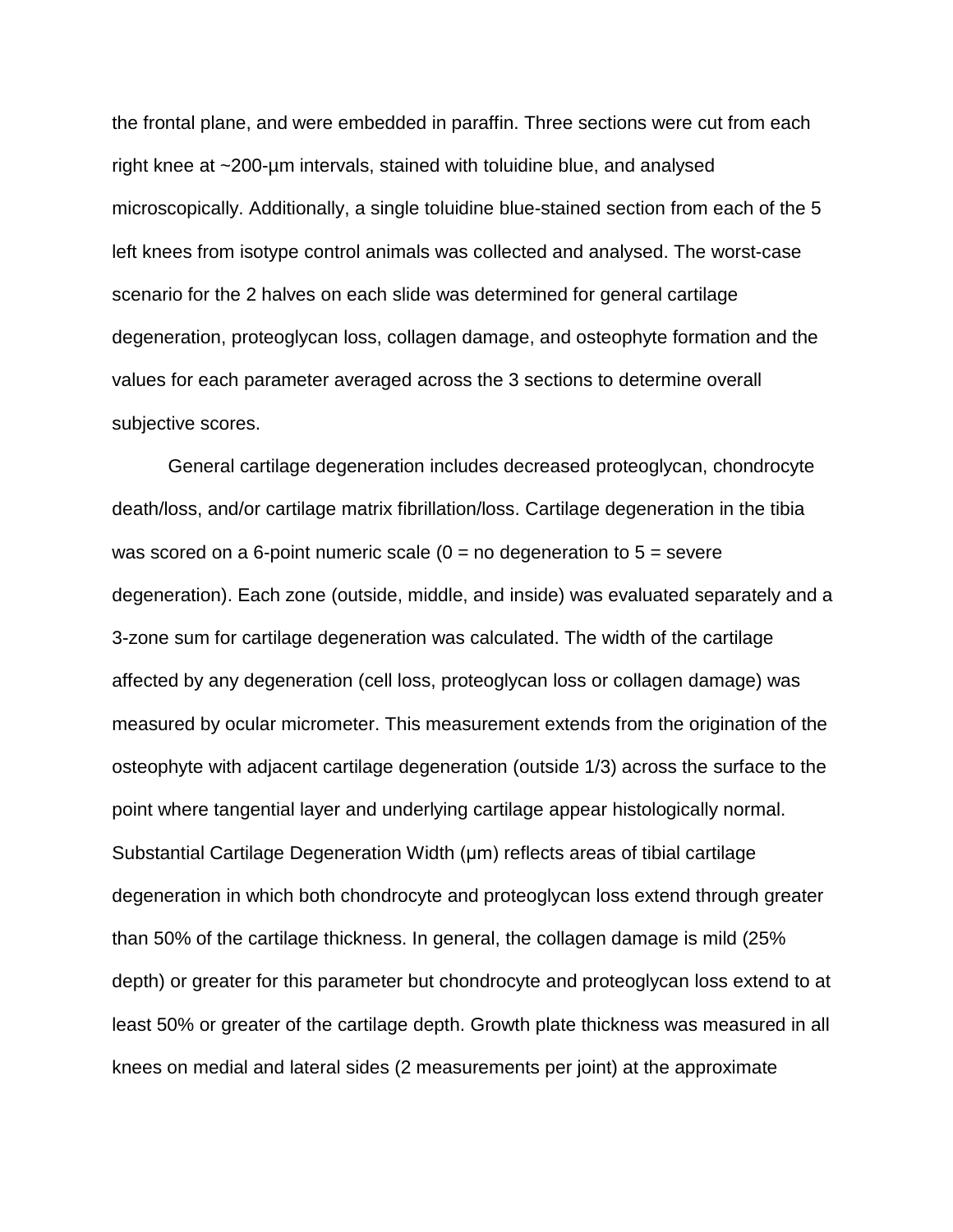midpoint of the medial and lateral physis (assuming a non-tangential area of the section). The difference between the 2 sides was determined by subtracting the lateral value from the medial. Measurements were made of the thickness of the medial synovial/collateral ligament repair in a non-tangential area of the section. Synovial reaction, if abnormal, was described (mainly fibrosis) and characterised with respect to the inflammation type and degree, but was not scored. Damage to calcified cartilage and subchondral bone was scored on a 6-point numeric scale  $(0 = no$  changes to  $5 =$ increased basophilia; marked to severe fragmentation of calcified cartilage, mesenchymal change in marrow involves up to three-fourths of the total area and articular cartilage has collapsed into the epiphysis to a depth of >250 µm from tidemark). Medial tibial subchondral/epiphyseal bone sclerosis was scored on a 6-point numeric scale ( $0 =$  no changes to  $5 = 76-100\%$  increase in subchondral or epiphyseal trabecular bone thickness in medial versus lateral; very little marrow space remains in medial tibia). Marginal zone proliferative changes and osteophytes were measured with an ocular micrometer. Proliferative changes had to be ≥200 µm in order to be designated as osteophytes. Scores were assigned to the largest osteophyte in each section based on the measurement on a 6-point numeric scale  $(0=$  <200 µm to 5=  $\geq$ 600 µm).

**SS4.** In the 0.1 mg/kg tanezumab group, 11/30 (36.7%) animals were ADA-positive (day 7 terminal group: 4/10; day 14 terminal group: 4/10; day 28 terminal group: 3/10, (online supplementary table S2). In the 1 and 10 mg/kg tanezumab groups there were no ADApositive animals. PK sampling confirmed exposure in all tanezumab-treated animals. All